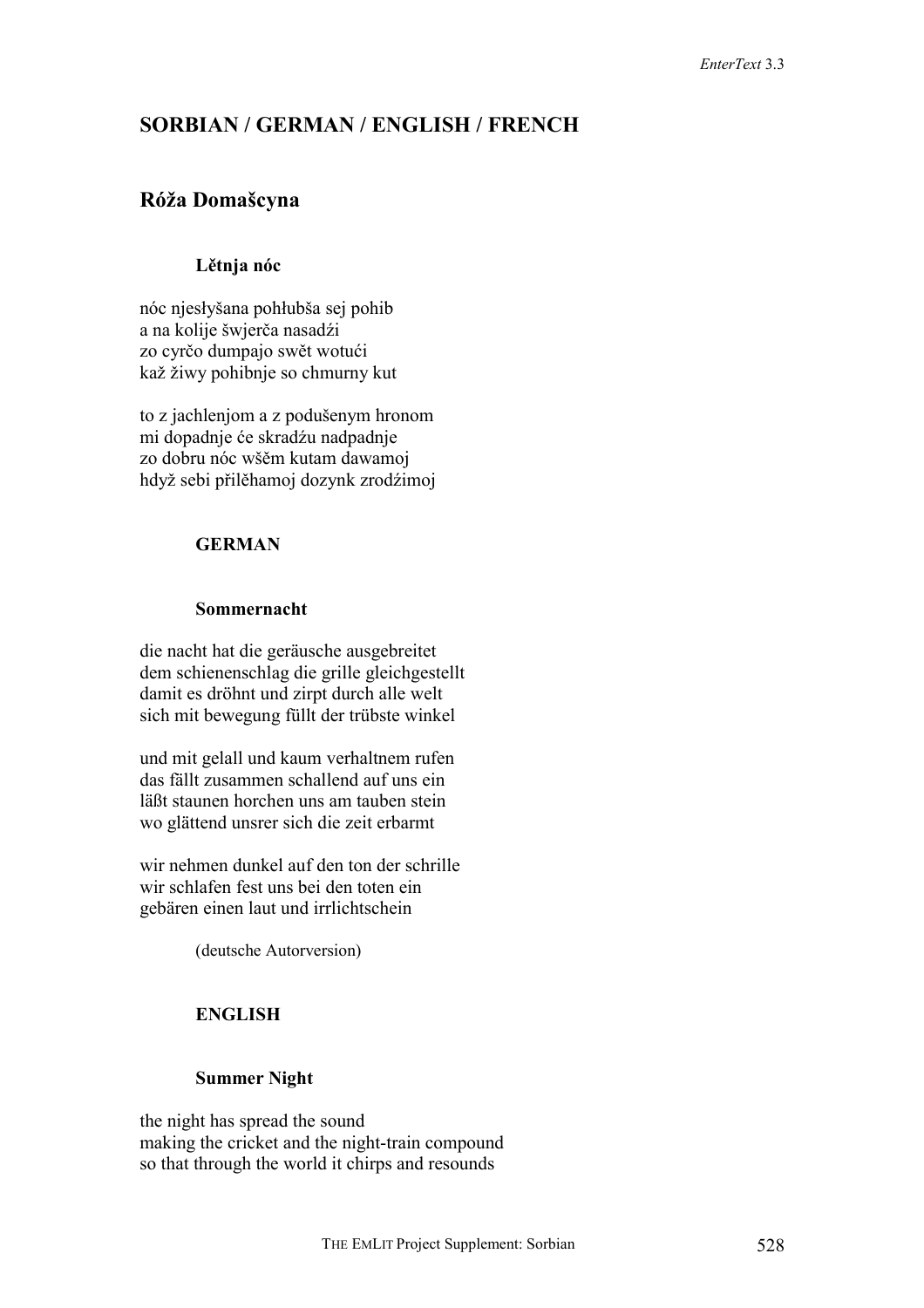the dullest corner filling up with movement

and with babble and barely restrained calling that booms and collapses on us falling it makes us listen at the dumb stone marvelling where sleekly the time has pity on us

faintly we take in the screeching sound deeply with the dead we are sleeping giving birth to a noise and a light flickering

(Translation: Christiane and William Leahy)

### **FRENCH**

## **Nuit d'été**

la nuit a étalé tous les sons au martèlement des rails égalé le grillon pour que ça gronde et stridule partout que s'emplisse de mouvement le morne trou

et de bredouillements, de cris à peine retenus qui résonnent en s'abattant sur nous nous étonne l'oreille tendue à la pierre nue où apaisant le temps prend pitié de nous

nous absorbons confusément les sons stridents près des morts dans le sommeil nous enfonçons nous accouchons d'un cri, d'une lueur de feu-follet.

(Traduction : Annette Gérard)

## **Kito Lorenc**

### **Protyki**

Lěto ma dołhi pysk, za póstniskej wsu wozy so stary trysk: Zymski mjedwjedź měša ćmu ze swětłom zažnym. Morwy z žiwym so nosy hišće njepowažnym, a hódančko prosy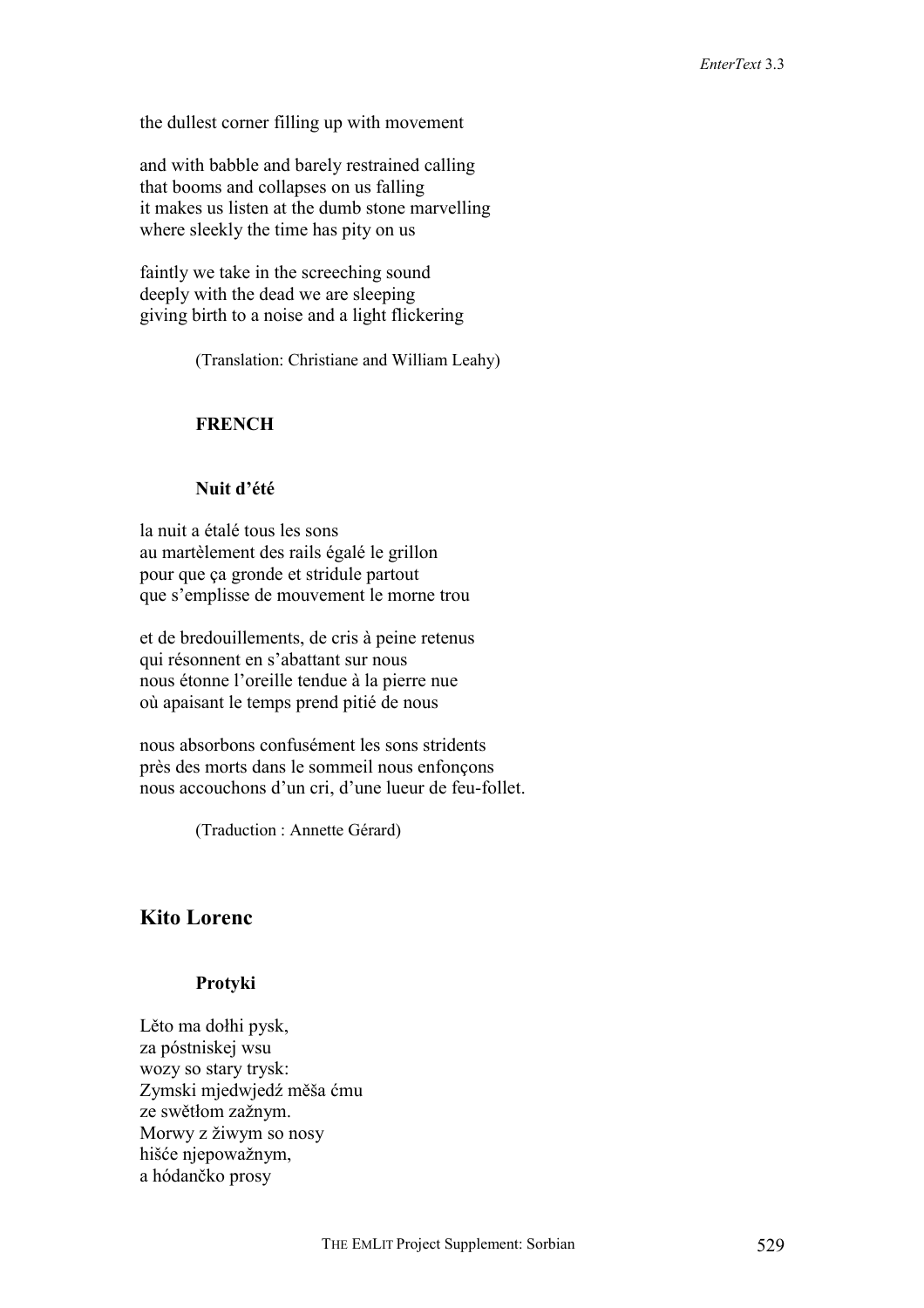wěrić słowam njewobsažnym. We wjerbach tikoce ćeńki stysk.

Lěto chce spěwać z prěnjej trosku nalěća a wšudźom zelene meje zběhać. Dołhož słónčko zastawa na hriwje Janskeho konja. Je po kćěwje paproćicy, a zaso ludźo njedohonja potajnstwo ptačeje rěče. Z kostrjancowych pletwow sonja lěću módry rěbl dźěłać.

Lěto ma krótki pysk, bórze nazyma zawjerći kwas, w pupku swěta nócny wysk. Mjez bryłu a pochowym bahnom wjaz je padnył, narano do koła łuki zywajo saha twar, tón wupřestrěwa woclane ruki, na kotrychž skići ćopły spar dwělam sparnym. Z woknow błuki mikoce zymny błysk.

## **GERMAN**

### **Lausitzer Jahrweiser**

Das Jahr hebt seinen langen Schnabel überm Fastnachtsdorf. Geöffnet ist das Buch der Fabel: Der Erbsstrohbär, den Pelz voll Winterschorf, tanzt ins Licht, der Tote trägt den Lebenden und spürt noch kein Gewicht. Die Nehmenden sind auch die Gebenden, das Rätsel spricht. Ein Vogel stimmt die Weidengabel.

Das Jahr will singen wie der Schnabel ihm gewachsen ist jeden Frühling mit den Maibaumringen. Lange steht die Sonne auf dem Widerrist des Johannispferds, sein Reiter, Birkenrinde vorm Gesicht: der Jan kennt neunerlei Kräuter, die kein Zauber bricht,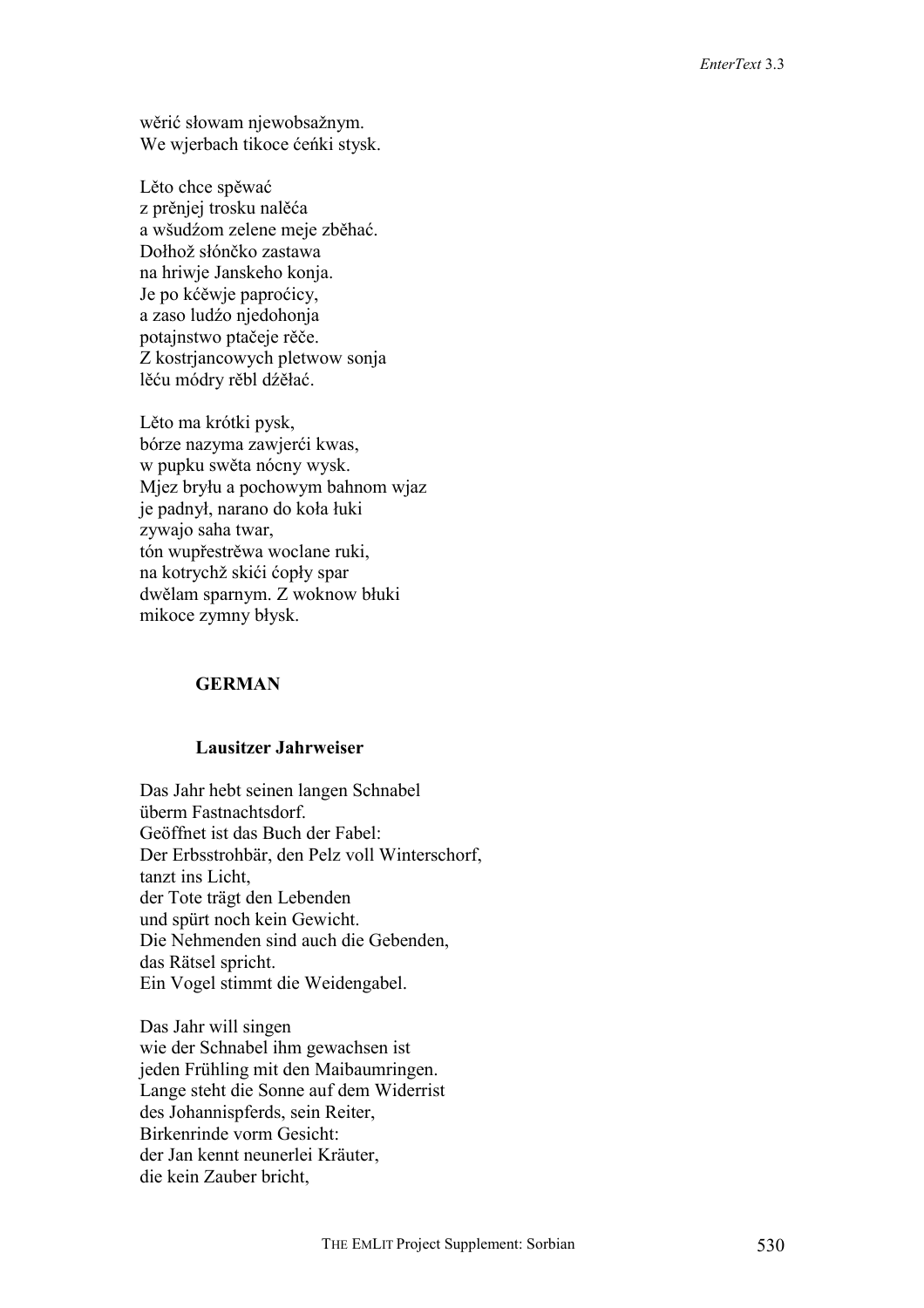und läßt das Kleid zurück, die Sommerleiter aus blauen Kornblumenschlingen.

Bald senkt das Jahr den langen Schnabel, Herbsthochzeit macht das Dorf, die Weltnacht im Nabel. Am Raseneisenstein, beim abgestochnen Torf gähnt der Bau und tagt mit stählernen Armen. Alle Sprüche sind aufgesagt, auch der vom Sitzen im Warmen. Müder, leiser der Zweifel fragt ... Träum was Schönes, mein armes Babel.

(deutsche Autorversion)

## **ENGLISH**

### **Lausitz Almanac**

The year lifts its long beak above the carnival village. The fable book is open: The straw bear, its coat full of winter scabs, dances into the light, the dead are carrying the living and do not feel the weight yet. The takers are also the givers, the enigma talks. A bird tunes the willow fork.

The year wants to sing whatever comes into its head every spring rings with the May tree. The sun shines long onto the back of the Johannis horse, its rider, birch tree bark in front of his face: Jan knows ninefold herbs, which withstand any spell, and leaves the dress behind, the summer ladder made of blue cornflower hoops.

Soon the year will lower its beak, the village celebrates the autumn wedding, the night of the world in its navel. Near Raseneisenstein, by the cut peat a construction site yawns and wakes up with steely arms.